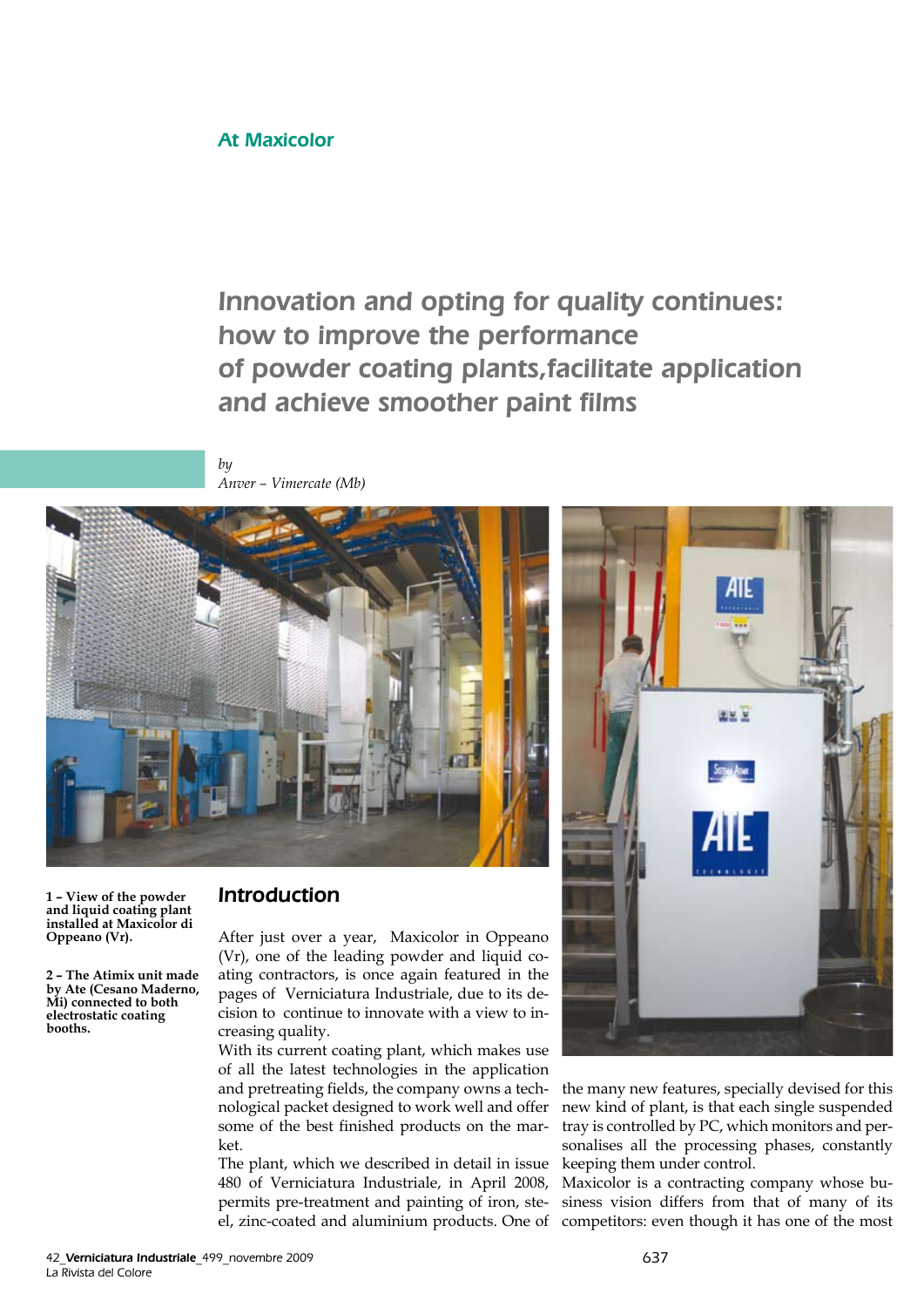**3 – The automatic powder coating booth, with manual retouching.**



**4 – The automatic waterbased liquid coating booth** 

**5 – Detail of powder application on a grille with a complex pattern.**





technological and advanced plants of the moment (fig. 1), it has not stopped investing, but has continued its pursuit of the best possible quality, with the aim of certifying products and guaranteeing constant quality.

This is why it has recently installed Atimix System equipment (fig. 2) to optimise both liquid and powder electrostatic coating (fig. 3 and 4). The aim: to achieve the best finish not only with regard to technical and performance aspects, above all from the point of view of smoothness and uniformity of the film applied, but also with regard to aesthetics.

"Installation of the Atimix unit," explains Giuseppe Di Maria, one of the owners, "has made a huge improvement in the smoothness of the film, that is the visible part that provides the perception of the quality of the product. The system gives the right balance, in particular to powder, which penetrates and flows better, simplifying its application. Although raising the aesthetic quality level was our main objective," Di Maria goes on, "I have to say that a "collateral" effect of Atimix is lower consumption of paint: there is less waste because the powder adheres better on the workpiece, it goes where it is needed, without dispersion, because the system eliminates disturbance caused by static electricity".

"The company uses less powder," explains Simone Barbieri, Ate's sales manager, "because the spray guns have been reprogrammed to spray with less air, therefore less violently, because the system improves transfer and distribution of the powder (fig. 5). It follows that the guns work with improved parameters and the company obtains direct economic benefits as well as achieving higher quality."